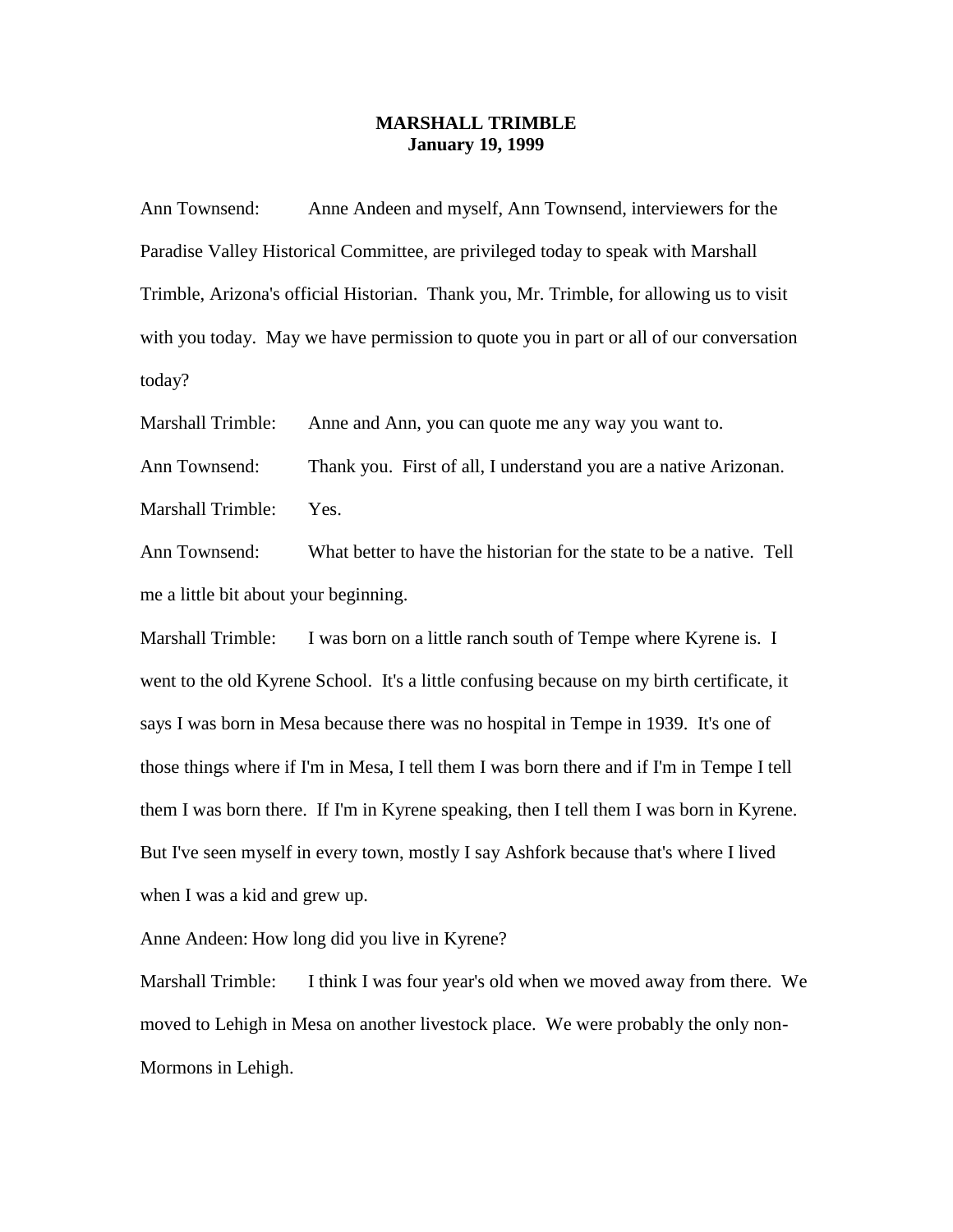Anne Andeen: Were your parents in the cattle business?

Marshall Trimble: Yes, we had a few cows. I wouldn't say it was much of a business. In fact, in 1946 my Dad sold what cows he had. He was sort of in the cattle business with his father and his father died. He went to work for the Santa Fe Railroad then. Eventually, a year later, we moved to Ashfork. That's where my connection with Ashfork came. Thinking about my father and the cows, in 1926, he and his father were living in Scottsdale, on the corner where Scottsdale and Indian School Road where the Bank One is today. They lived in an old ramshackle house on the corner. Unfortunately, they didn't own it. They used to run cows in Paradise Valley during the winter time, after the rainy season and the grass was up. They'd run their cows out there on that land. There was a man that owned it, I think my father said his name was O'Donnell. I always wondered if he meant MacDonald, but he said O'Donnell. He said O'Donnell in 1926 offered to sell my grandfather all that land out there that he owned for \$600. My grandfather said what do I need with that worthless piece of desert? It was north of the canal. It was only good when it rained and the grass came up for a short time to graze. That's all he was thinking about was grazing. He turned down a deal to buy what later became McCormick Ranch for \$600. It was 160 acres. I could not believe he could have picked that up for \$600 in 1926.

Ann Townsend: I don't think you can buy a square foot for \$600 today. Marshall Trimble: So that's my early link to the Paradise Valley area. I moved to the Town of Paradise Valley in June of 1971.

Ann Townsend: I understand you've written 16 books and you have two that will come out this year.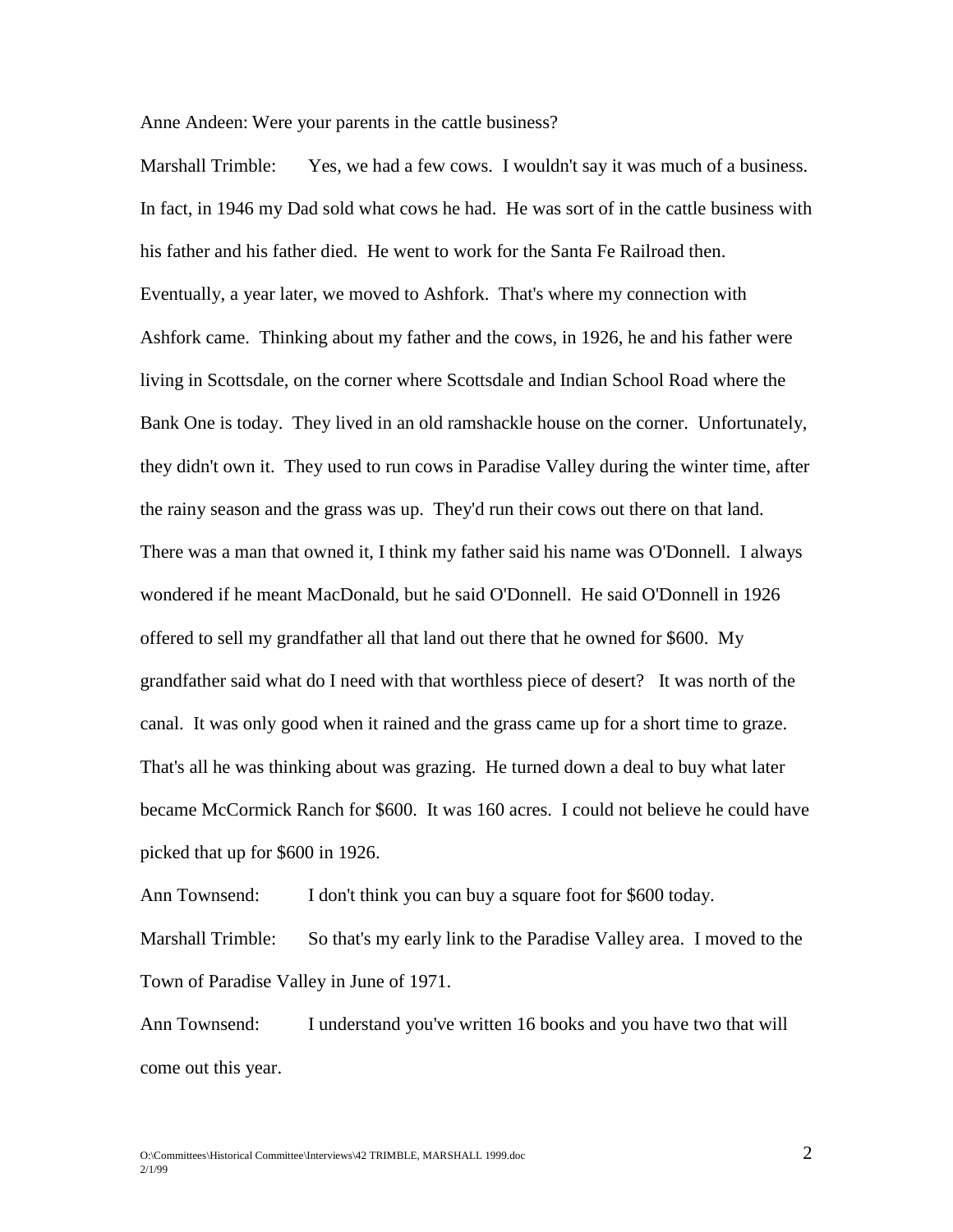Marshall Trimble: I guess number 17 and 18 are coming out. One is a humor book based loosely on fictional facts about my growing up in the little Town of Ashfork in the 1950's. The characters are just people that I have met around Arizona and I moved them all to Ashfork. They went along willingly. When you're the writer, you can move them and I moved them. Every colorful person I've ever met from Winslow, to Kingman, to Bisbee.

Ann Townsend: The story is fiction but the humor is true?

Marshall Trimble: The humor is based on truth. I wouldn't swear to any of it. It's like "never give a heifer a bum steer." Arizona Highways is doing that book. It was supposed to be released last fall and they're still playing around with it. Maybe they thought they'd tone it down a little. They're more politically correct than I am. Maybe there's something there to delay them. The other one is a millennium history of Arizona, since 1900. Northern Publishing Company out of Flagstaff asked me to do that last spring. I wrote on the decades in Arizona and it turned out to be one of the most fun projects I've ever been involved with as far as writing.

Ann Townsend: It would be wonderful to have for the Paradise Valley library. Marshall Trimble: It should be coming out in the spring. We just call it the millennium book and I don't even know what title they will give it at this point. Ann Townsend: I don't know how you got all that done and I read in a newspaper article this past week that you perform 200 or more times a year, and teach at Scottsdale Community College.

Marshall Trimble: It's amazing what you can do if you just like doing it.

Ann Townsend: When you're happy doing it.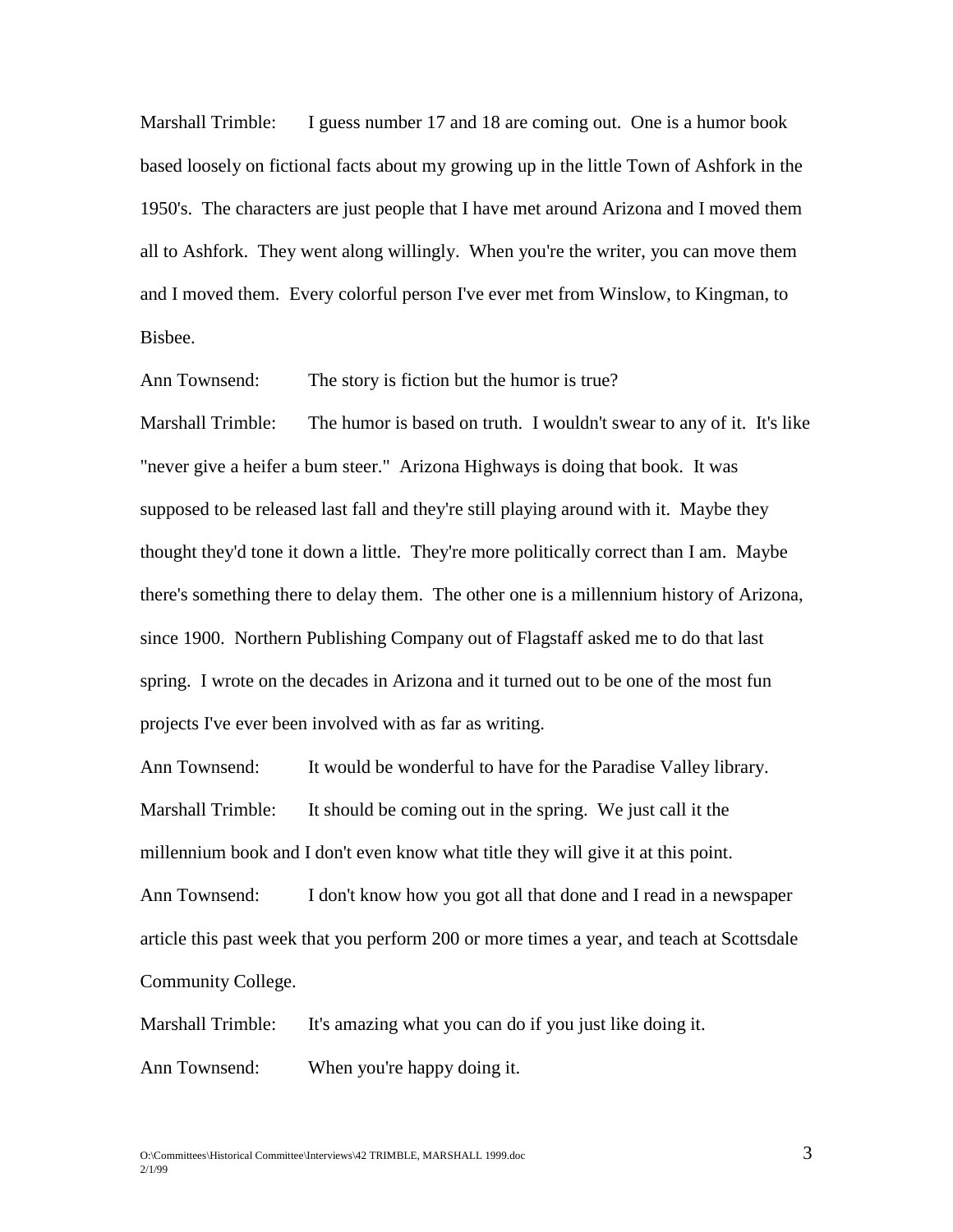Marshall Trimble: It's something I really enjoy. I especially like the school kids, the little guys in the fourth grade and under. They still believe adults are kind of neat. They get a little older and they become a little jaded. Although, I went through that experience with my own son who was born in the Hummingbird property where we lived. All those years when he was going through pre-school, then Kiva School, he would bring me to school to show me off. I would do a little presentation to all the classes and all the kids. Then about the sixth grade, he stopped inviting me. I said, "You don't invite me anymore." He said, "Dad, I still think you're funny but my friends don't." Those same kids when they were juniors and seniors in high school used our house as a study hall in math because my son was real good in math. The Chaparral High kids would come here to study and there it was again, "Mr. Trimble, will you do your quick draw for us?" All of a sudden, I was cool again. Don't think I wasn't aware of it.

Anne Andeen: It's interesting how you change.

Marshall Trimble: That's right. We all did that in our own lives so they didn't discover anything and they didn't fool me either.

Anne Andeen: Were you ever involved in the Town committees?

Marshall Trimble: No, and the reason I wasn't involved with committees is that I was always teaching on nights the Council met or the P&Z met. For years I taught on Monday, Tuesday, and Thursday. It just didn't allow me to be involved. I did get involved in some community things. One thing I remember was in the '80's when they wanted to cluster those homes. I think we met in a house to try to stop them. Anne Andeen: We won the battle but lost the war.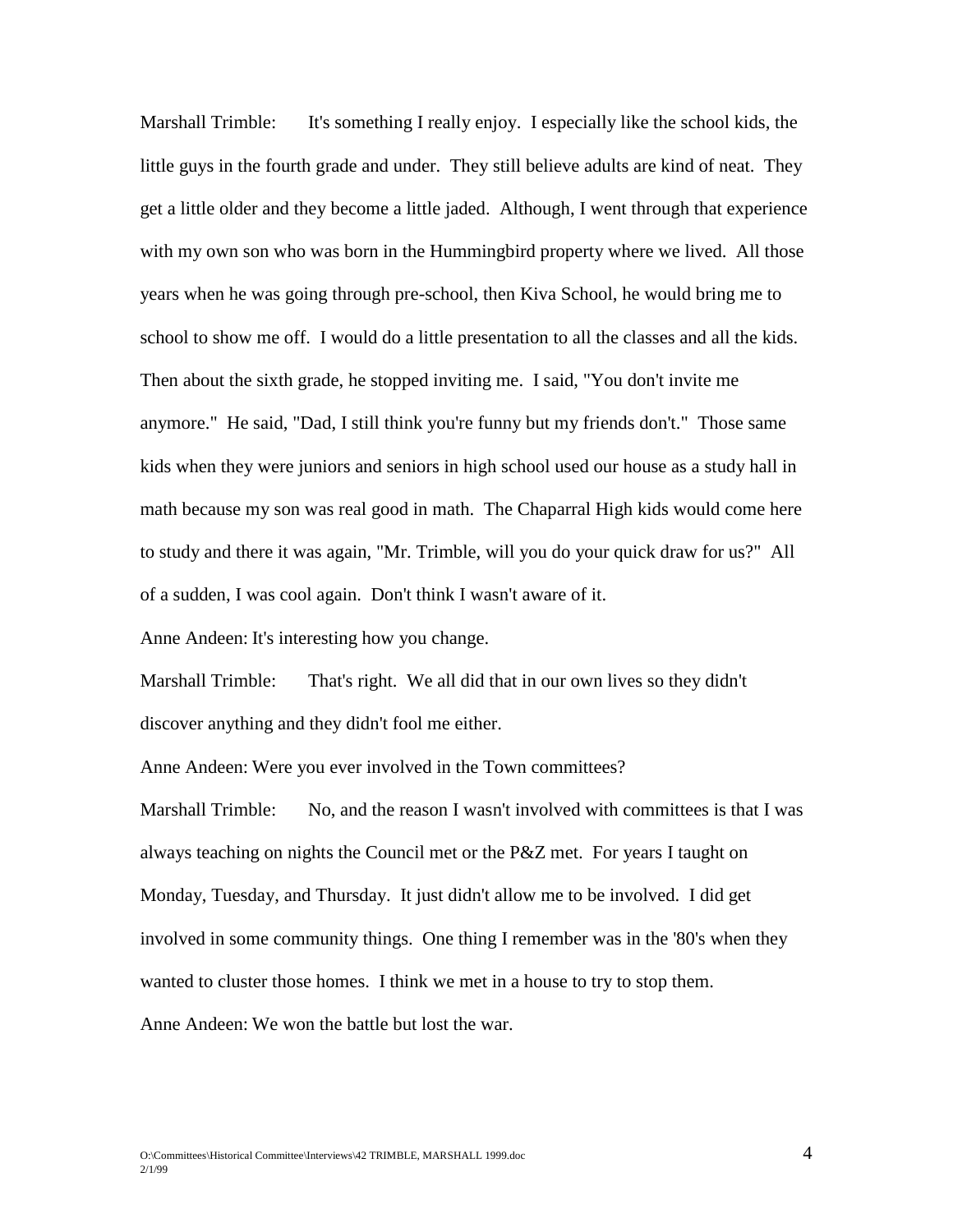Marshall Trimble: I was involved in a personal one that I was really proud of when they wanted to built the cul-de-sac on Hummingbird. I kept them from building another road across the mountain. It was easier for everybody – the developer, the Town, and cheaper to build the road and more aesthetically pleasing. I had selfish reasons for it, too. I didn't want the road up above my house. My son was small, and I thought the best place for this road for all parties concerned was not behind my house. The Town was behind me, too, to put the road down there. Every time I drive by there, I think that could have been a much longer road which would have gone across the mountain and quite a ways back to make a much longer cul-de-sac. I thought I saved the mountain a little bit of scarring.

Anne Andeen: Did you by chance know my uncle, Charlie Mieg?

Marshall Trimble: No, I don't believe I did. Although I did meet a lot people over the years.

Anne Andeen: Jim Fallas was not far from you. He lives just east of you on Hummingbird, where the Allisons live now.

Marshall Trimble: I knew all the people who lived there over the years. I think there were three or four different people who lived in that house before the Allisons' moved in. There has been a big turnover. I remember when little Annie was that big. Anne Andeen: They've been there a long while now. Their oldest one is our youngest

one's age.

Marshall Trimble: They were all just little kids. But for a time, people didn't live there very long. One couple died. I think they were the owners just before the Allisons came in. When I moved to the Hummingbird property, it was 1971. Below the house,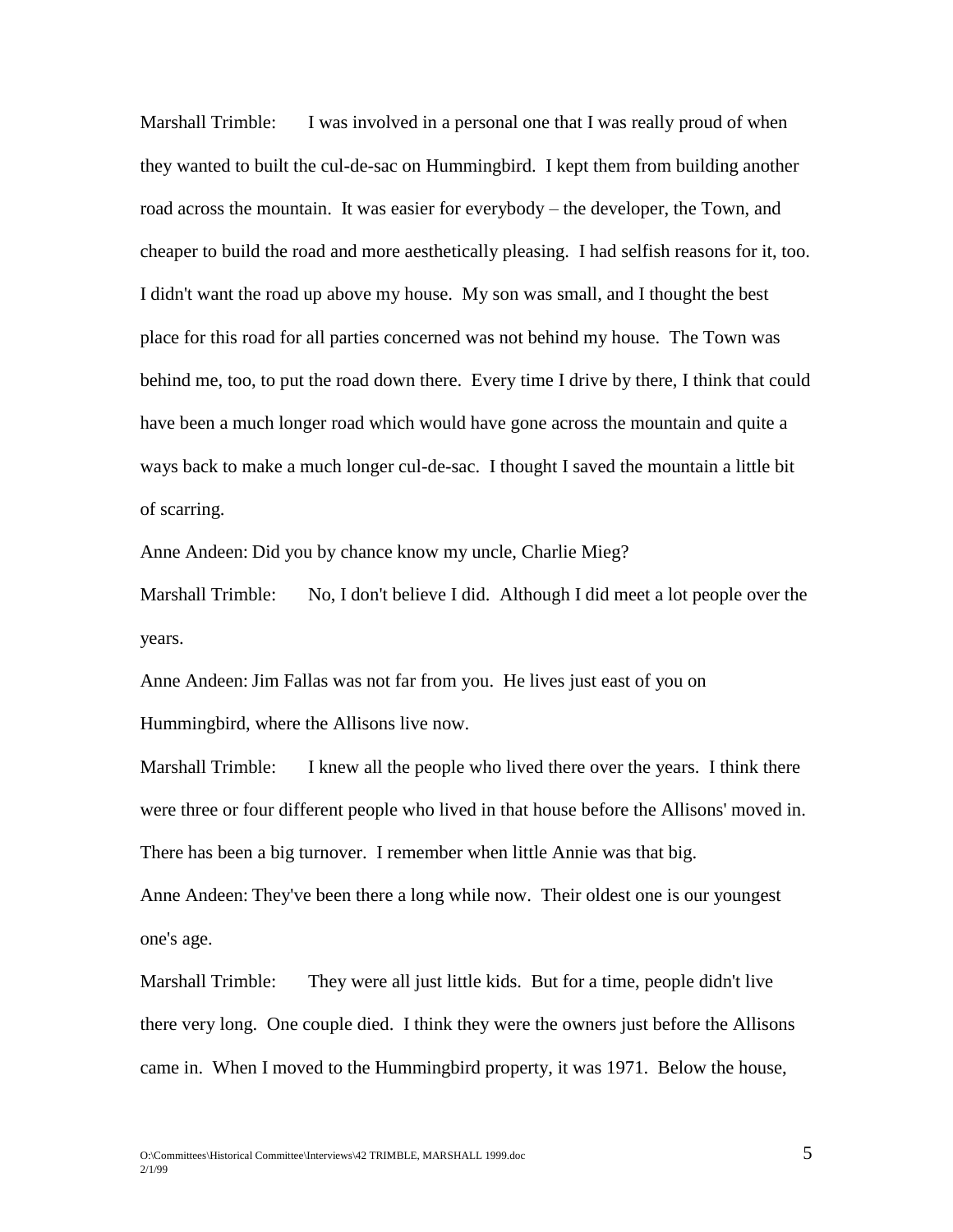there were no houses all the way to Mockingbird Lane. Mrs. Matilda Wilson had just died and I picked up that property by sheer luck. I had a friend who was selling real estate. I was renting a little bungalow from her in Paradise Valley. Her name was Thora Borakowski. Do you know her?

Anne Andeen: I have seen her name. She still is in real estate, isn't she? Marshall Trimble: Maybe her daughter because I think Thora is dead now because she was old. I met her daughter at one time. Thora had a little home with several cottages on it over near Palo Cristi, on Camino del Contendo, where Bill Frieder lives. (I've been to his home.) It was a beautiful, old Spanish style house. I lived in that little cottage because I had just come off another divorce. So I've lived in Paradise Valley a little over a year before I moved into this house. I mentioned to her one day that I was looking for a house. For the first time in my life, I'm going to settle down and buy a house. It wasn't a week later she said, "I have to show you this place. It's part of an estate and it just opened up." We drove up Hummingbird Lane which was a little narrow road, not looking at all like it looks today. As soon as I hit that road, I said, "This is where I'm going to be." We pulled into the driveway, the house was abandoned, the windows were broken out. It was a guest house for the Wilson estate. The only thing was that house, the main house which is still there, and stables down below. Everything down to the church was open land. I stood out there and watched the coyotes run across. I pulled in and said, "What do they want for this?" She said they were asking \$33,000. I thought, "My gosh, I don't think I could afford that."

Anne Andeen: It was one acre?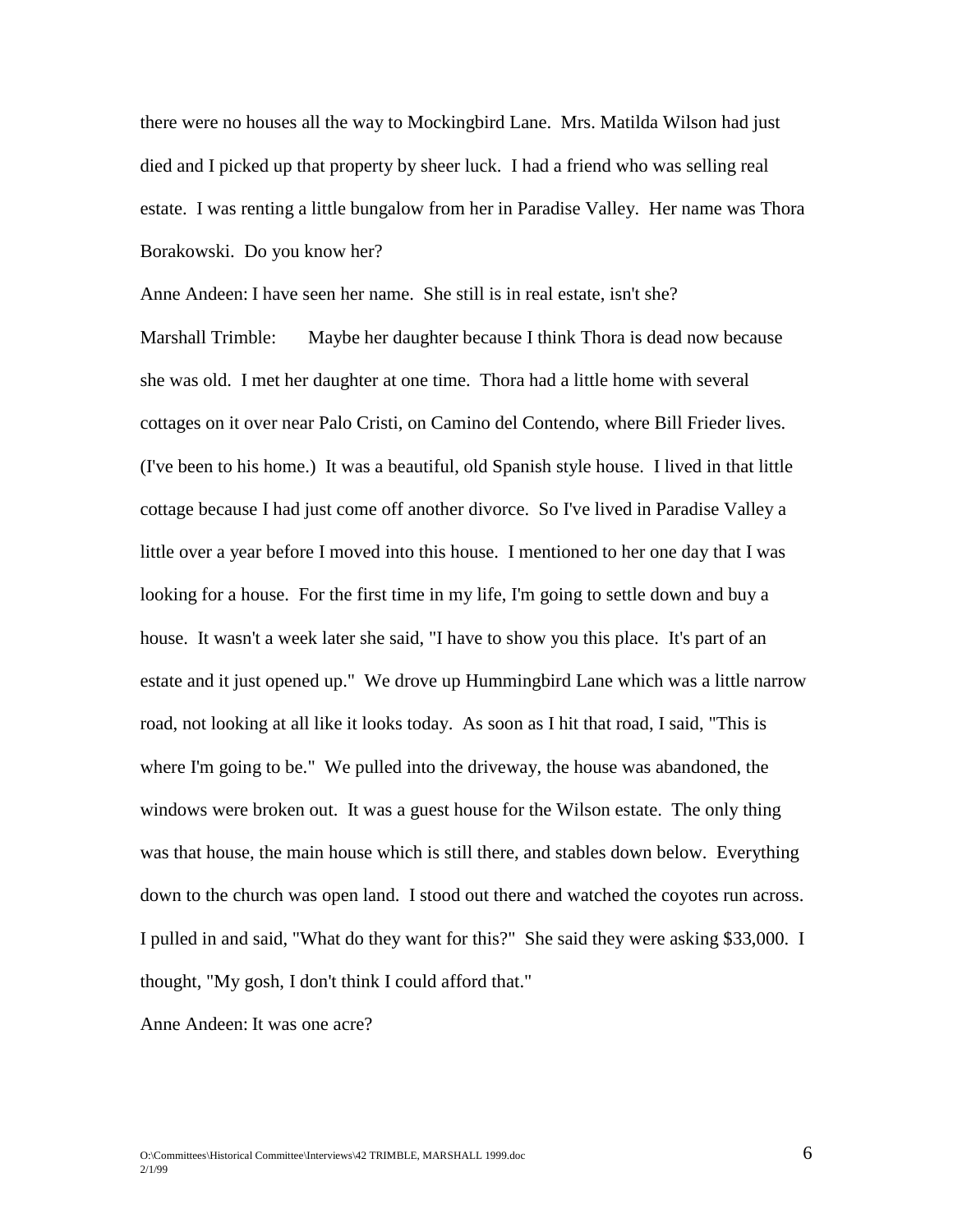Marshall Trimble: Yes, it was one acre. I had a friend down on Cheney who was an attorney and college classmate, Rich Myers, who said, "Marshall, buy it. Whatever you have to do, buy it." I told her I would buy it. I had no idea about points and closing costs because I had never bought anything like that before. I was just coming off a divorce and teaching at Coronado High School.

Anne Andeen: I didn't know you taught at Coronado.

Marshall Trimble: Yes. I was only making about \$10,000 a year and I didn't know how I was going to do it, but I figured I could manage it. When my name came up with Southwest Savings, I discovered later, they were discussing it saying here is this \$33,000 house on Mummy Mountain and this fellow is making \$10,000 a year as a high school teacher. The guy looked at the name and said, "Marshall Trimble. Didn't he play baseball for West High?" Somebody else said, "Yeh, I think he did, and his brother played there too." And he said very good. Just on that, when the word got back to me said that an old friend who was sitting on the review thing remembered you from West High. I thought if they think I'm good, I better be good. All of a sudden, they're dropping a thousand here and a thousand dollars there and I hardly had two nickels to rub together at that time. I had been a folk singer. I quickly put together an act, went down and hired out at one of Box Carl's bars. Mr. Lucky's and Bobby McGees now replace it. He had a little restaurant and a bar on 16th Street called the Captain's Beef Rigger. I hired out singing in the lounge five nights a week, singing until one o'clock, doing a show at 9:00, 10:00, 11:00 and 12:00, 45 minutes a set. I would go home, get in bed and asleep maybe at 2:00, and get up at 6:00 and going to teach all day at Coronado. I was dragging but I determined that I was going to keep this house. I may be nothing else, but I am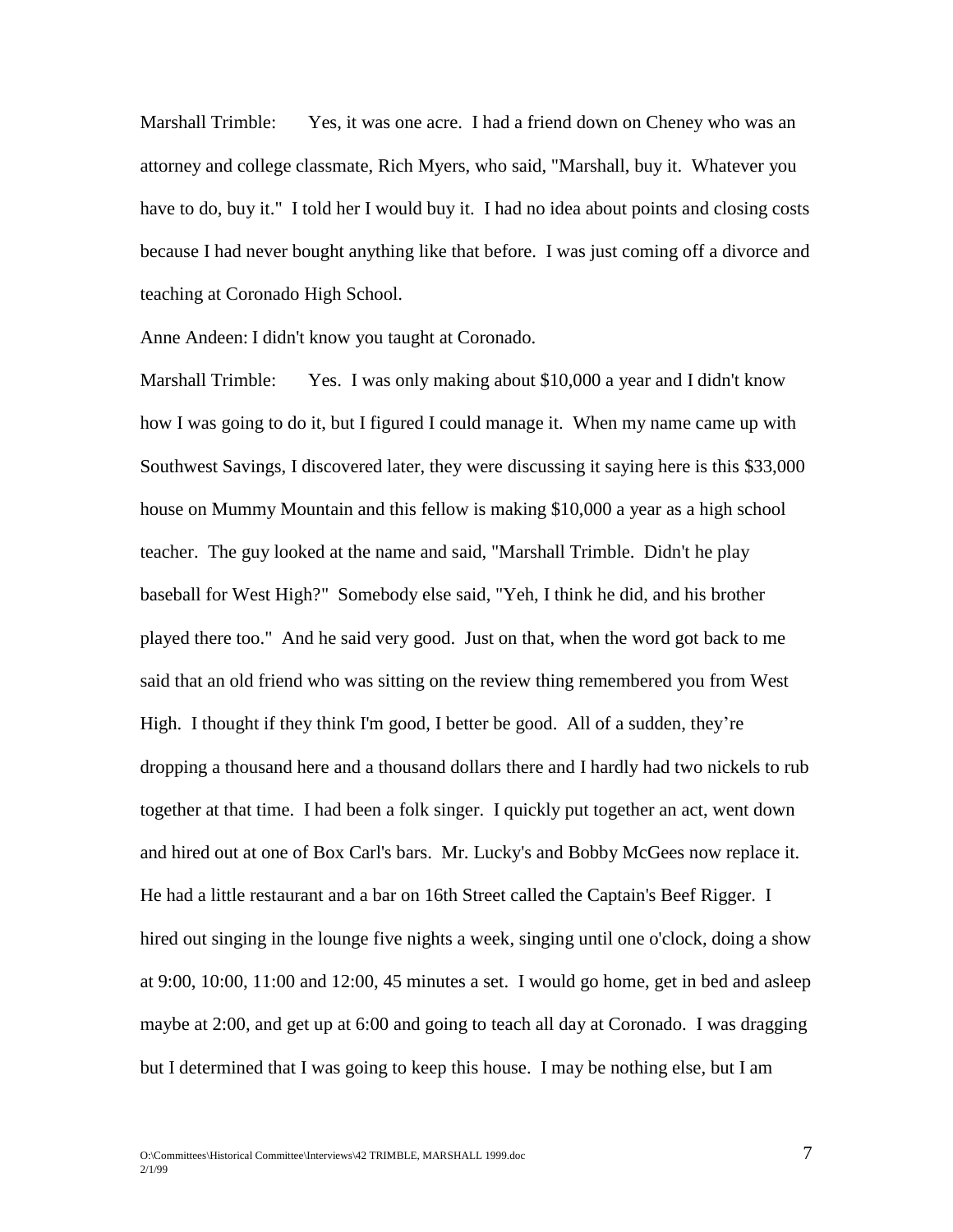persistent. It's the Capricorn, I guess, in me. I came up with the \$4,000 to hand over to Thora for closing. I immediately told the Beef Rigger that I couldn't do it anymore. I resumed my teaching career. It was after that I went to Scottsdale and Mesa Community College teaching Arizona history. It was after that that I wrote a book and made enough money that I could afford to live a little better.

Ann Townsend: Was that your first book?

Marshall Trimble: The Doubleday/New York book was my first book. Then I felt secure.

Anne Andeen: Then you remodeled, didn't you?

Marshall Trimble: Yes, in 1990, we tore down the old house and rebuilt it. Anne Andeen: Did you tear it down completely or keep some of it?

Marshall Trimble: No, we didn't do that game. I guess we could have because it probably could have saved us a lot of headaches but we just torn down the whole thing. Here's another story that might be interesting for those who believe in such things and being Irish, I'm open-minded about everything. One night in that old house, there was a strange noise that woke us up in the middle of the night. I went carefully through the house to the other end of the house and found the blender had been turned on and it took two switches to turn it on. It was on Christmas Eve. There had been some bad feelings with my wife's family and we hadn't gone home for Christmas. That thing went off. It was the strangest thing how it went off. I thought maybe somebody had turned it on, hit both switches to turn it on, to distract me to pull me in there to make a robbery because we had been robbed once. My guitar got taken in that one. This was just a few years after that. We remembered the incident because it was so bizarre. This blender creating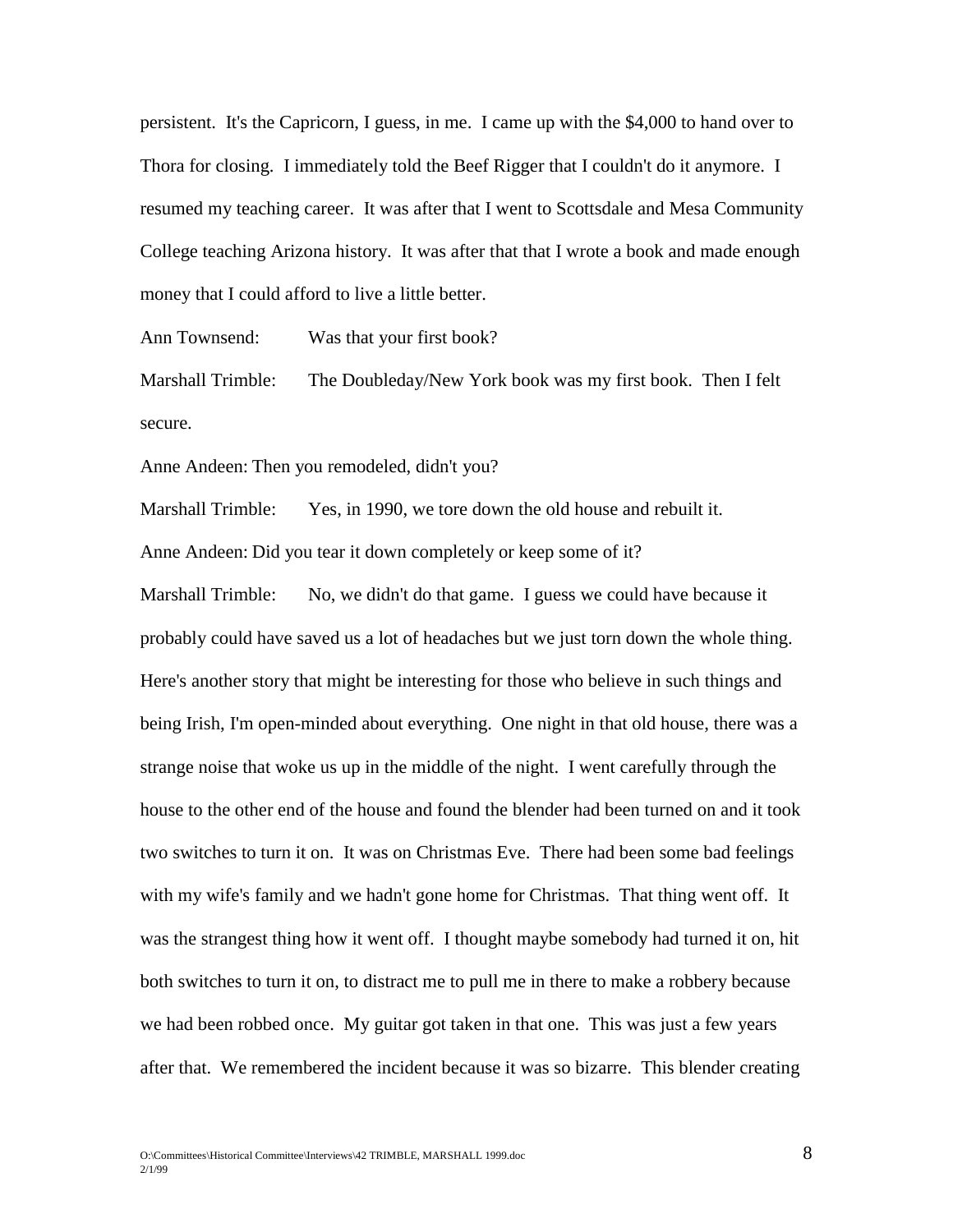this evil-sounding noise of a blender going on at night. We thought it was the ghost of my wife's mother that she was mad at us for not going home for Christmas to see the family in Reno. We sort of dismissed it and thought maybe she was just turning on the blender just to let us know she was angry. In 1990, about seven years later, we torn the house down. The night before the demolition crew was to come, we had gutted the house, everything was gone. The walls were bare and there was nothing to identify what it had been and what was in what room. I had a native American friend who I wanted to come and bless the house because my son was born there, my books were all written there and it was a neat, neat house. I had mixed feelings about wanting to let it go. I thought the best way I can let this go is to have a blessing ceremony with a good friend. He was not really a holy man but was well-respected in the native American community. We came up and stayed outside and he went from room to room and blessed all the rooms. When he came out he said, "Now I need to talk to you about a couple of things and tell you a little bit about what I found in the house." He said, "Let me take you to this one room. I found real tranquility and happiness in this room." He took us to my son's room when my son was living. Actually, it was where the son was conceived because that was the only bedroom in the house until we added another bedroom. I thought that makes sense to me. He said, "Now, I have to tell you there is a dark side in this house and I sense real evil here." Now he really had my attention and I said, "Show me." He led me into the kitchen into the exact corner where the electrical outlet was where the blender had been plugged in. He had no way of knowing what had happened because it was several years later. I deal with the bizarre all the time in my work of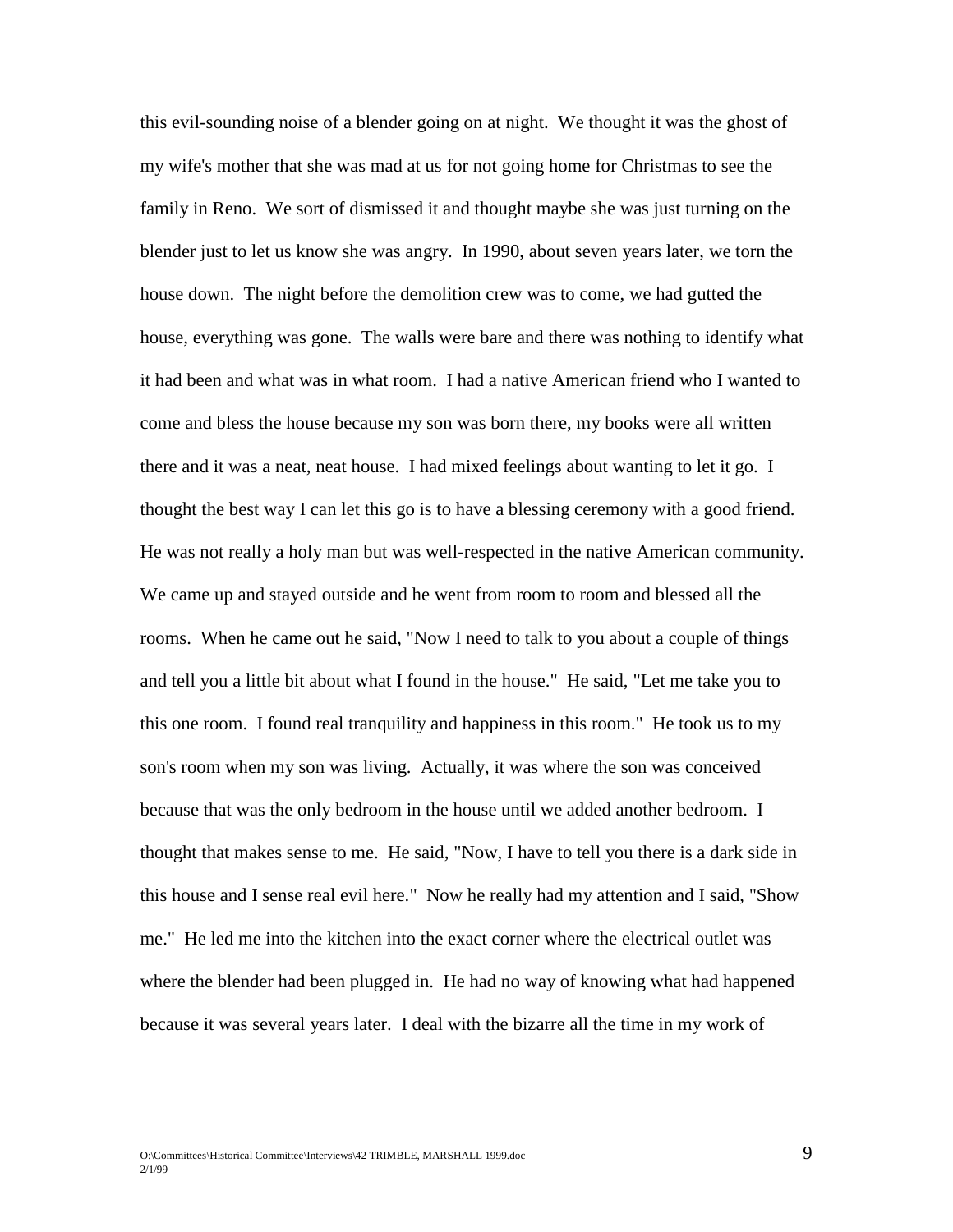Arizona studies because of all the ethnic groups here. I deal with it all the time and had witnessed other things to make me at least keep an open mind.

Ann Townsend: And respect that concept.

Marshall Trimble: And I do. But that happened exactly as I told you. I never had Tonki come back to the new house to see if he sensed anything. But I was hoping whatever that evil thing was that it went with the demolition. Ghosts are supposed to be in places where they haven't been able to move because there is some unfinished business. Whatever ghost was in that house that was unhappy, I hope he's moved on. I will always wish I had gotten him back to the new house to see if we exorcised this thing or what. I will never know now.

Ann Townsend: There was no way to know any history about who lived in the house or if anything happened in that house prior to your purchasing it?

Marshall Trimble: No, I didn't know. I was curious. I know Mrs. Wilson had it. She was a Dodge before she was a Wilson.

Anne Andeen: She was a good friend of my uncle, Charlie Mieg.

Marshall Trimble: I didn't know much about her history except some friends from the Steiner family told me. (Stops to answer the phone.) I had a call from a reporter this morning from the Salt Lake City Tribune, a lady named Kelly Kennedy. I'm assuming she's Irish and trying to get the best of another Irishman. I got the recording and have been trying to call her back. She said they had found a skeleton that is about 100 years old. The people up there thought that I might know something about it. I thought, "How do they even know who I am up there in Salt Lake City. For one thing, I have no ties to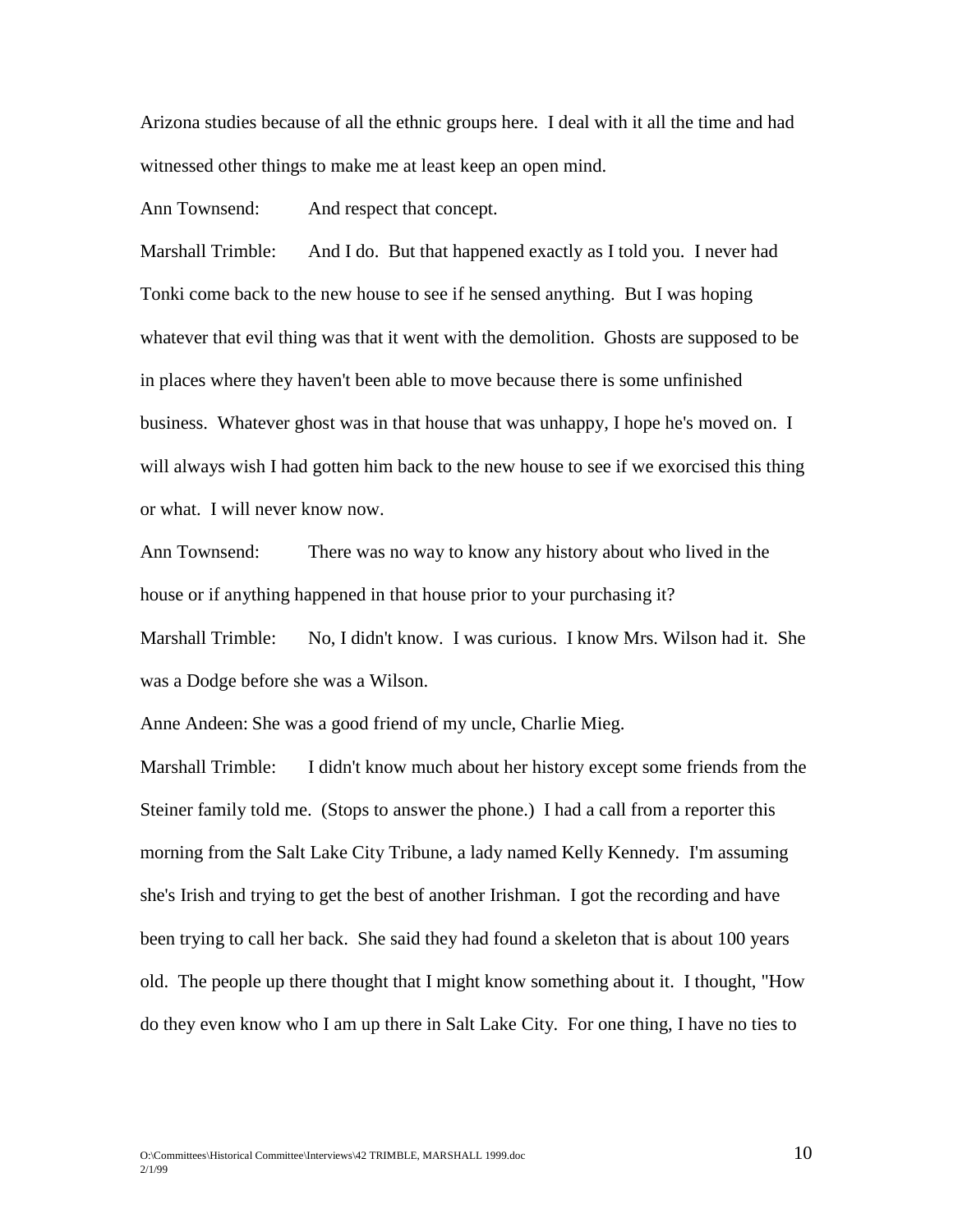Salt Lake City that I know of." I wondered what was going on. I called back just a few minutes ago and she was out. I'm just curious as can be.

Ann Townsend: Well, you're more famous than you realize.

Marshall Trimble: Well, I'm not archeologist and what would I know about a skeleton in Salt Lake City? (Stops to answer the phone again.)

Ann Townsend: You can make even common things sound fascinating. You have such a wonderful gift for storytelling. We would like to see any kind of information you've gathered through your years of studying and listening to others. What can you tell us about Paradise Valley and the Paradise Valley area, like how Mummy Mountain got its name?

Marshall Trimble: The story I always heard on that was that from one angle coming in, it looks like a Mummy. Some of the names are derived from physical forms. (Like Camelback and Praying Monk) That's how Mummy Mountain got its name. I don't know who gets credit for it. It is interesting how the names of the streets got their name. I would like to see somebody get a little booklet out on the names like "Cheney." Those are just family names.

Anne Andeen: I know where the "Cheney" one came from. They owned the water company on Mockingbird.

Marshall Trimble: They've gotten immortality here because they were lucky enough to have a street named after them. Where did "Invergordon" come from? All kinds of names in the Town.

Ann Townsend: Where did it come from? It's an Irish word, isn't it? Anne Andeen: No, Scottish.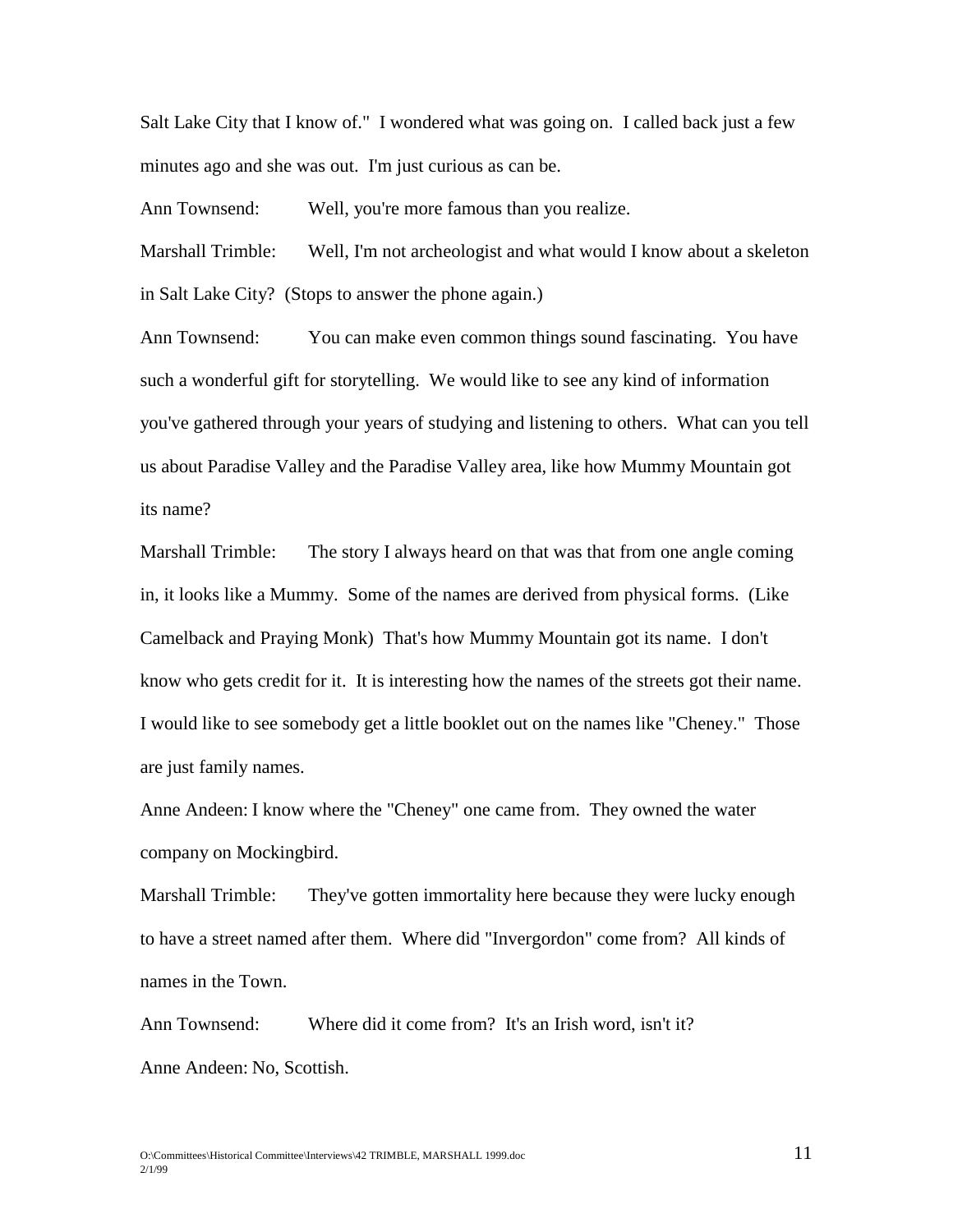Marshall Trimble: I can't remember now. I think I'd call one of the old Scottsdale people. The Town of Paradise Valley is so new and it was an extension of the Scottsdale city limits. The people that grew up in Scottsdale can really tell you.

Ann Townsend: Who did you talk to?

Marshall Trimble: Lebula Mowrey is a good one. Dick Lynch is a good one. Dick wrote the history of Winfield Scott. He's a professional historian and consultant. He's the one that told me about Invergordon. I have a phone number for him over at the college. He's a person you definitely ought to talk to. They were kids in Scottsdale in the 1920's and '30's. Another one is Thelma Hollback, who is Lebula's sister. They're getting old. They were the Steiners. The Steiners were an early, early family. Their old ranch was down where Ambrosino's in Scottsdale is. My grandfather and grandmother and their kids all lived there and worked at the Steiner place in the 1920's. That's the Trimble's connection with them. The Trimbles are actually from Tempe and moved over to Scottsdale.

Anne Andeen: Did you by chance know Dorothy Patterson? She had the Riding Rock Ranch.

Marshall Trimble: I used to play the guitar in there. I played guitar in there before there was a McCormick Ranch. In fact, when I first moved into the Hummingbird property, that was another place where I was earning extra money playing guitar at the Riding Rock Bar.

Anne Andeen: It was a guest ranch.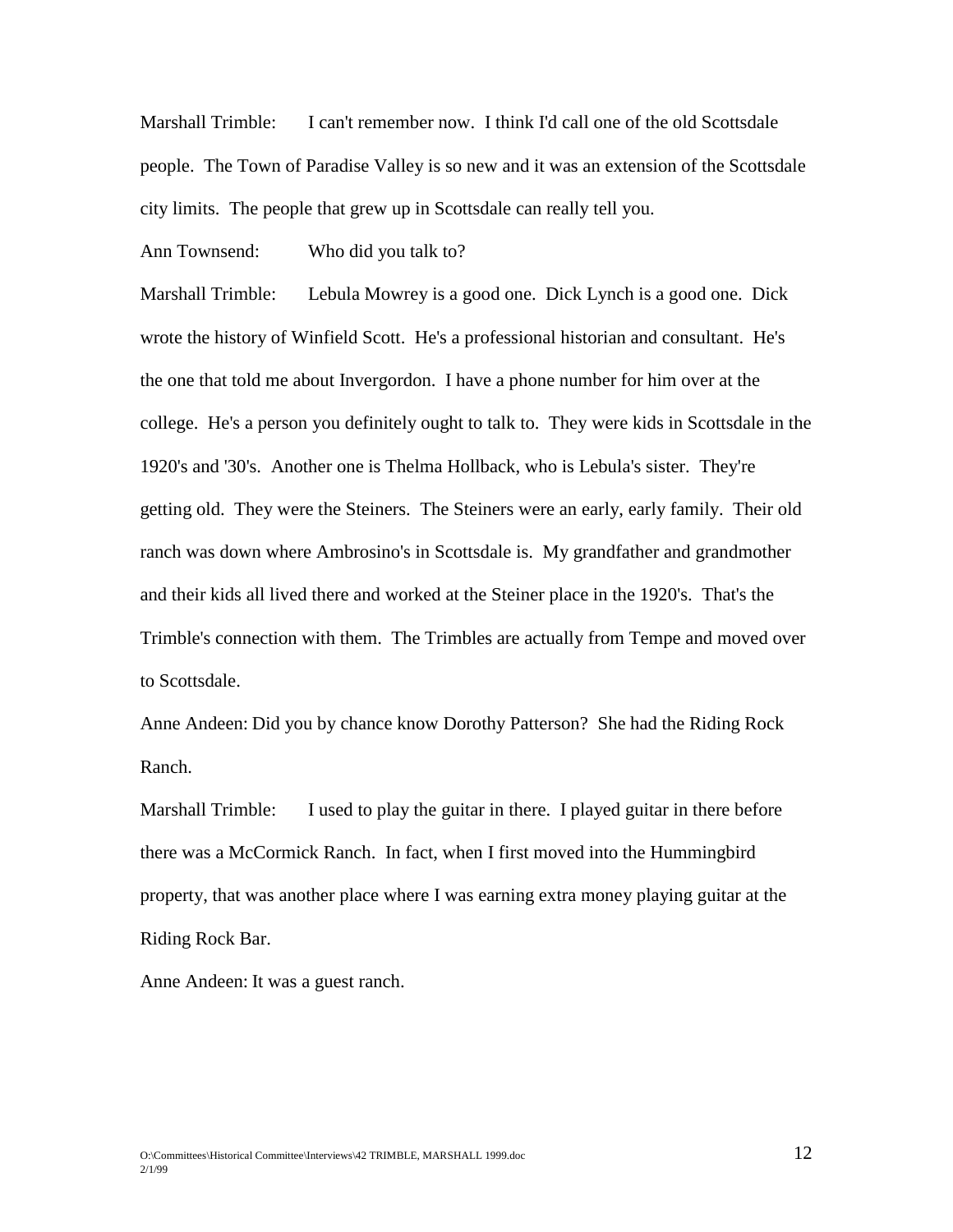Marshall Trimble: Yes, and Dobin and Karen Shupe had horses back there. Did you know them? (No) They later moved the horse operation to Wickenburg. They had the horses at the Riding Rock.

Anne Andeen: We will be interviewing Dorothy Patterson later on.

Marshall Trimble: I'm trying to think of other people that might be of help to you. You won't find too many people in the Town of Paradise Valley that will offer much history except personal reminisces like I have and those are only from the '70's. My first in-laws were the Willises from the '60's. They lived on Casa Blanca, the old house was all alone out there in the 1960's. I was married the first time in that house. Dole and Juanita Willis were living in that house. It was later owned by other people. Dole died a few years ago. Mrs. Willis later remarried to an attorney named Campbell and they lived in Paradise Valley, too. He just died the other day. They lived over by the camel's head. I stayed friends with her over the years. She was more like a real mother to me. Even though the marriage didn't work out, her and I got along great. She had the auto dealership.

Ann Townsend: Do you mean Linda Brock?

Marshall Trimble: Yes, Linda Brock. Sometimes you go blank. I think she might still live there, I'm not sure. That big house on Casa Blanca is surrounded by houses now, but at that time, there was just the big house that Vic Swanson lived in.

Anne Andeen: You know the Rubacons lived by there?

Marshall Trimble: I don't know if I knew them. There was a horse track and a barn. It was the original Pretty Penny Ranch. When Dole Willis bought the place, I was dating the daughter in 1963. When I first met her, they were living on Exeter and then they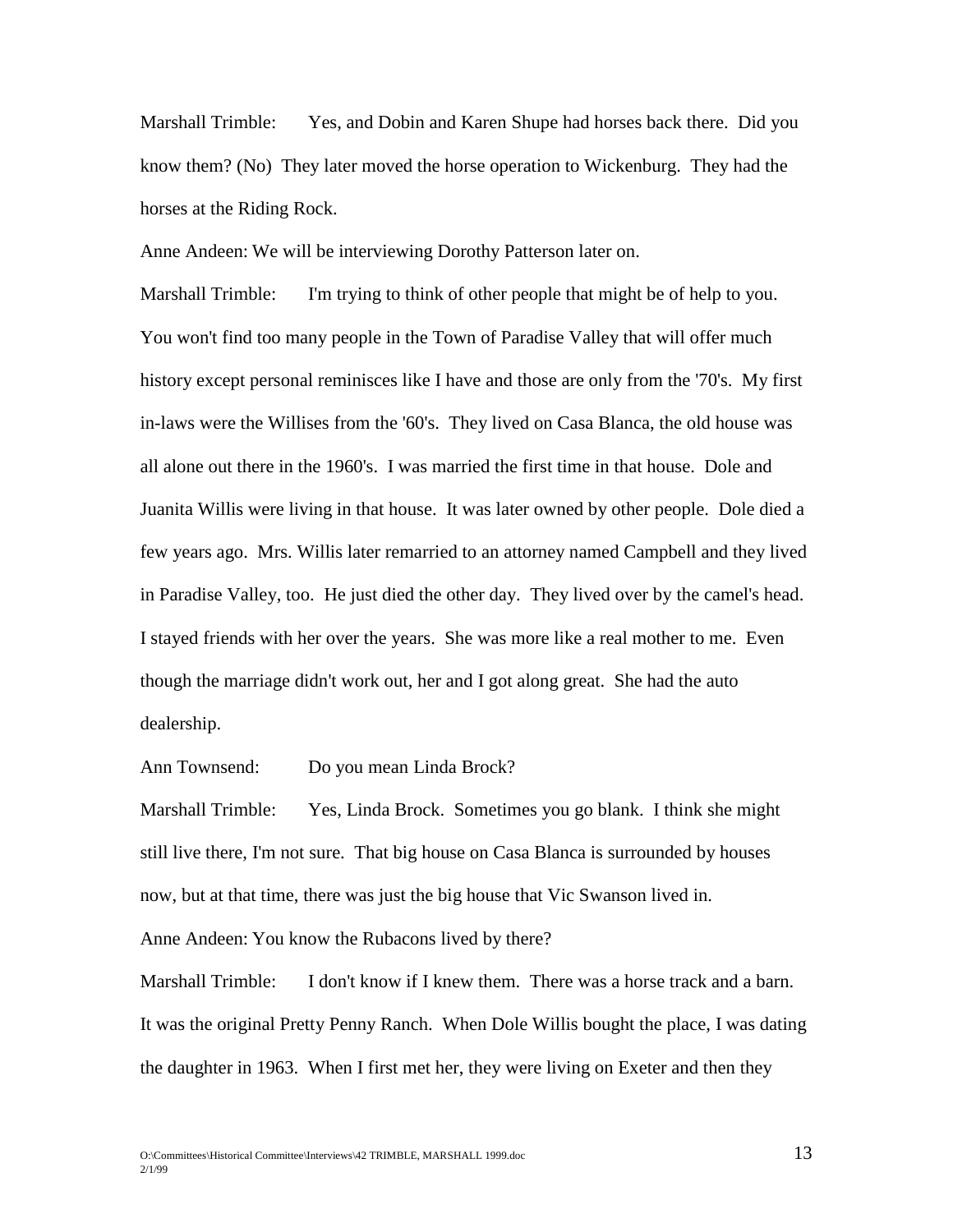moved in the big house on Casa Blanca. I lived there off and on, too. That was in the '60's. You used to get on horses and ride up Camelback Mountain and not be crossing through anything but desert.

Anne Andeen: There was a cook-out thing on Mummy Mountain. There was a trail up from Camelback Inn that went up to the saddle of the mountain and there was a brick barbecue and hitching posts for the horses.

Marshall Trimble: Was it further on down the mountain? (Stopped to answer phone) On the skeleton, she had written a story earlier. It was found in Utah. Somebody saw the story and called and said to call Marshall Trimble, he would probably know. They found the body of a boy who was thirteen to sixteen years old. He was dressed in cowboy clothes and they came to the conclusion that he had come from Arizona. He was riding through there and somehow or rather was accidentally killed. They just came across the body that had been there all that time. I hope she sends me the story. She said that they had also heard that Bill Leverton had done something on that in *Arizona Roads*. I have no idea who it could be and I hope she sends me the story.

Anne Andeen: Are you connected in any way to the Arizona Historical Society? Marshall Trimble: Only as a member. I've been a member since the 1950's. I do serve on the Board for the Arizona Historical Foundation which was Barry Goldwater's organization. In fact, I just came from meeting there this morning. I stay pretty active on the Board of Directors on that one.

Ann Townsend: What are some of the plans or are there any for Barry Goldwater and his memory?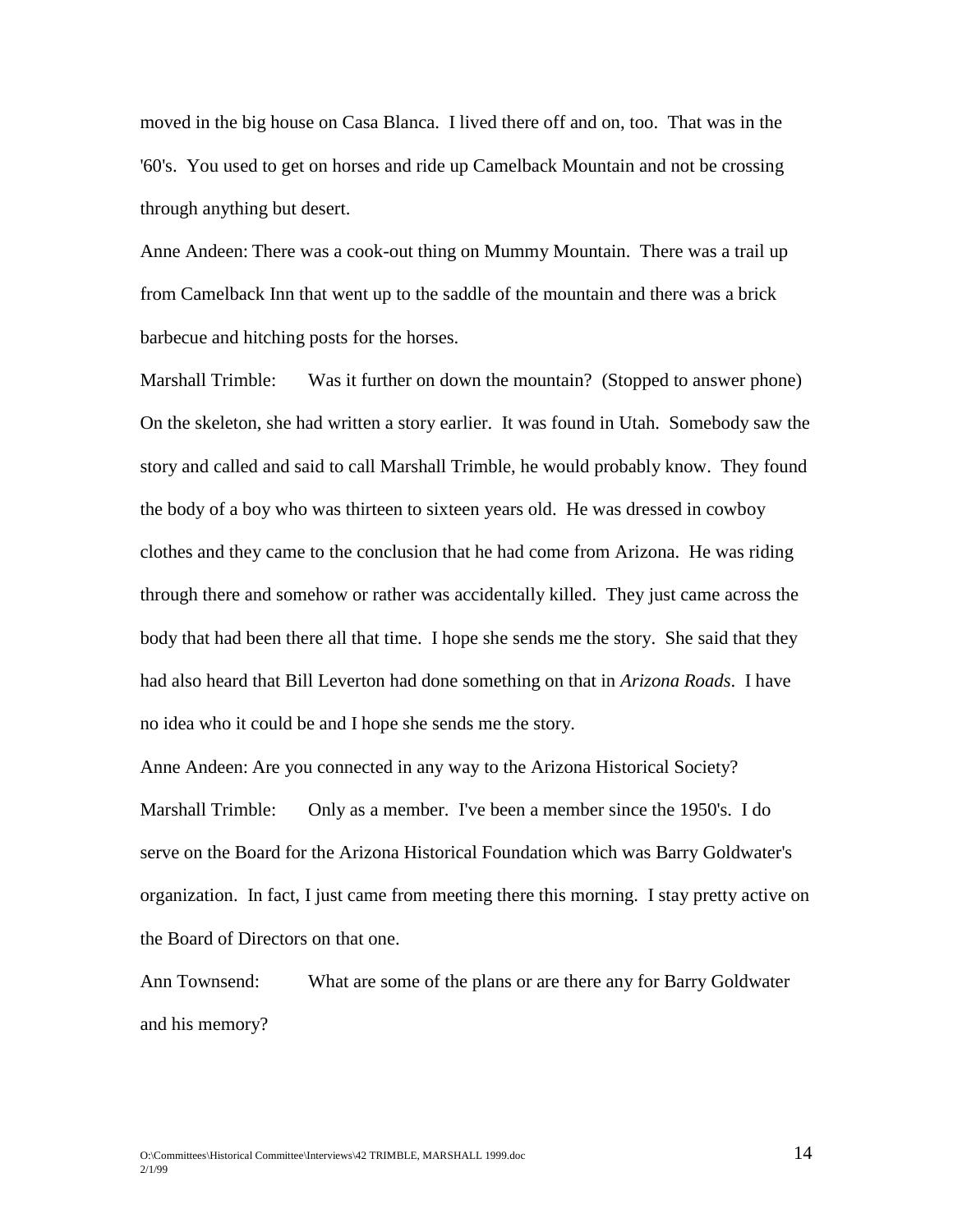Marshall Trimble: I heard talk this morning in the legislature that there have been a couple of bills introduced. One for a statue down at the Capitol which I think would be nice. (Stopped to answer the phone).

Ann Townsend: I really appreciate all that you've shared with us today. It's just fascinating and I could sit forever and listen.

Marshall Trimble: It's amazing what you can remember. Paradise Valley was just outside of Scottsdale and they had picnics out there. The old timers in Scottsdale, the few that are left, they're going quickly. The ones I know are all quite elderly now. The new rush came in the '50's. In the 1940's, Scottsdale had a population of about 400 people. It jumped between 1940 and 1950 to 2000 people. Between 1950 and 1960, it went to 10,000. Then it really began to go crazy. Why I give you these numbers is that very few of those people are now living or they're getting quite elderly who can really remember that area in Paradise Valley and Scottsdale. The way it was during World War II and earlier.

Ann Townsend: Did you know Adobe Pete? We hear remarks about Adobe Pete but we haven't been able to find anyone who can explain? He sounds like quite a character.

Marshall Trimble: Where did he hang out?

Anne Andeen: In Scottsdale.

Ann Townsend: Was he the one who had camels and gave people rides on them on the east end of Mummy Mountain? Maybe I'm getting two different stories confused. Marshall Trimble: No, I never heard that one.